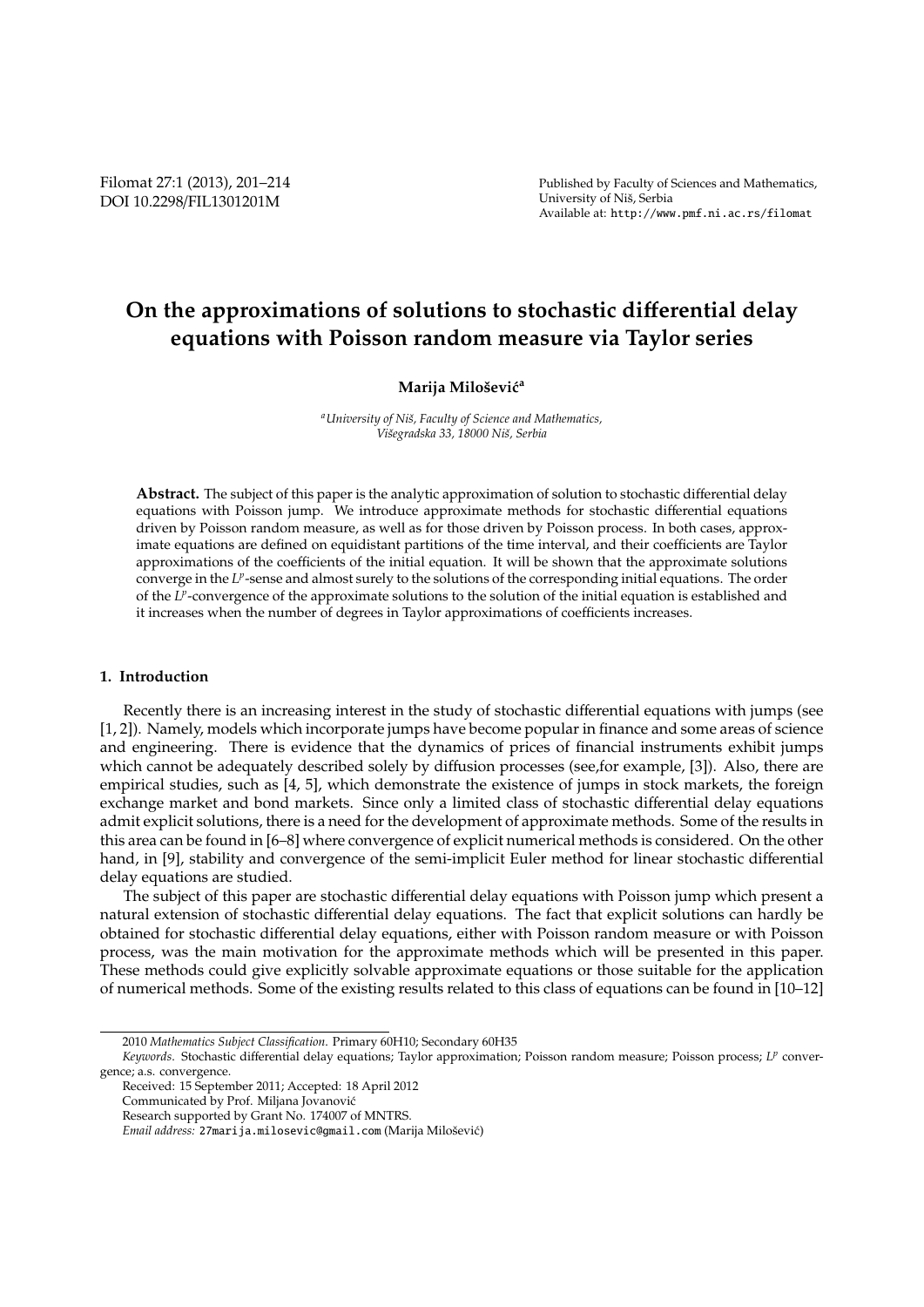where the semi-implicit Euler method is developed, in [13] where convergence of the Euler-Maruyama method is considered, as well as in [14].

The fundamentals of the approximate method considered here go back to papers [15, 16] by M.A. Atalla and  $[17, 18]$  by S. Janković and D. Ilić. In  $[16]$ , the approximate solution to the solution of an ordinary stochastic differential equation is constructed on the basis of Taylor approximations of the coefficients of the initial equation, up to the first derivative. The rate of this approximation in the *L<sup>p</sup>*-sense was  $O(\delta_n^p)$  when  $n \to \infty$  and  $\delta_n \to 0$ . This concept is appropriately extended in [17] in the sense that drift and diffusion coefficients of the approximate equations are taken to be Taylor approximations of coefficients of the initial equation up to the  $m_1$ th and  $m_2$ th derivatives, respectively. In this case, the closeness between the solutions in  $L^p$ -sense was measured as  $O(\delta_n^{(m+1)p/2})$  when  $n\to\infty$  and  $\delta_n\to 0$ , where  $m=\min\{m_1,m_2\}.$  In [18] this idea was extended to stochastic integrodifferential equations, in [19] to stochastic functional differential equations, in [20] to stochastic pantograph differential equations with Markovian switching and in [21] to stochastic differential equations with time-dependent delay. In a similar way, solutions of stochastic differential delay equations with Markovian switching are approximated in [22]. Moreover, in [23] the authors considered the application of Taylor expansion in approximation of solution to stochastic differential delay equations with Poisson process. However, it remains open problem under which assumptions the order of the LPconvergence of the approximate solution to the exact solution increases when the number of degrees in Taylor approximation increases.

Our main goal is the development of the approximate method for stochastic differential delay equations driven by Poisson random measure which generalizes the results from [23] related to stochastic differential equations driven by Poisson process. In Section 2 of the present paper the solution of the initial equation is approximated by a sequence of solutions to stochastic differential equations with drift, diffusion and jump coefficients which are Taylor approximations of coefficients of the corresponding initial equation, up to arbitrary derivatives. We will show, under the appropriate conditions, that the rate of the L<sup>p</sup>-closeness between the approximate solution and the solution of the initial equation increases when the number of degrees in Taylor approximations of coefficients increases. Moreover, we will show the almost sure convergence of the approximate solution to the exact solution. In Section 3 we will present the results analogous to those in Section 2 for stochastic differential delay equations with Poisson process. In that way we improve the results from [23] where the rate of the *LP*-convergence of the approximate solution to the exact solution of this type of equation is  $\gamma \in (0, 1]$ .

Before stating the main results, we present the essential notations and definitions which are necessary for further consideration. The initial assumption is that all random variables and processes are defined on a filtered probability space ( $\Omega$ ,  $\mathcal{F}$ ,  $\{\mathcal{F}_t\}_{t\ge0}$ ,  $P$ ) with a filtration  $\{\mathcal{F}_t\}_{t\ge0}$  satisfying the usual conditions (that is, it is increasing and right-continuous, and  $\mathcal{F}_0$  contains all *P*-null sets). Let  $w(t) = (w_1(t), w_2(t), ..., w_m(t))^T$ ,  $t \ge 0$  be an *m*-dimensional standard Brownian motion,  $\mathcal{F}_t$ -adapted and independent of  $\mathcal{F}_0$ . Let the Euclidean norm be denoted by  $|\cdot|$  and, for simplicity, trace[B<sup>T</sup>B] = |B|<sup>2</sup> for matrix *B*, where B<sup>T</sup> is the transpose of a vector or a matrix. For a fixed delay τ > 0, let C([−τ,0]; R<sup>d</sup>) be the family of continuous functions φ : [−τ,0] → R<sup>d</sup> with the norm  $\|\varphi\| = \sup_{\theta \in [-\tau,0]} |\varphi(\theta)|$  and  $C^b_{\mathcal{F}_0}([-\tau,0];R^d)$ , the family of all bounded  $\mathcal{F}_0$ -measurable  $C([-\tau,0];R^d)$ valued random variables.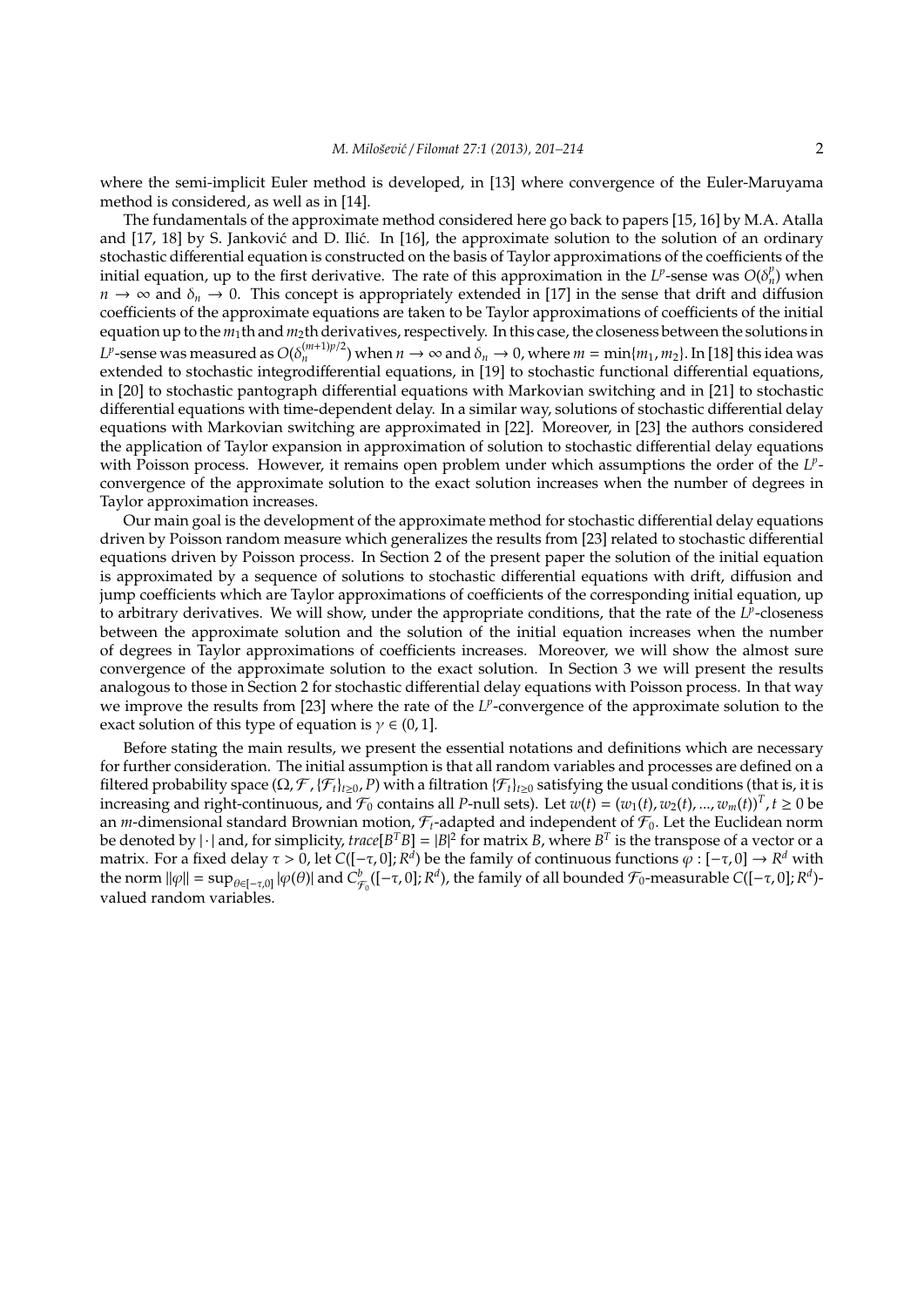#### **2. Stochastic di**ff**erential delay equations driven by Poisson random measure**

Let us begin with discussion of the following stochastic differential delay equation driven by Poisson random measure

$$
dx(t) = f(x(t), x(t-\tau), t)dt + g(x(t), x(t-\tau), t)dw(t) + \int_{R^d} h(x(t), x(t-\tau), u, t)\tilde{v}(du, dt), \ t \in [t_0, T],
$$
  
\n
$$
x_{t_0} = \xi = \{\xi(\theta) : \theta \in [-\tau, 0]\},
$$
\n(2)

where

$$
f: R^d \times R^d \times [t_0, T] \to R^d, \ g: R^d \times R^d \times [t_0, T] \to R^{d \times m}, \ h: R^d \times R^d \times R^d \times [t_0, T] \to R^d,
$$

*x*(*t*) is a *d*-dimensional state process,  $\xi \in C^b_{\mathcal{F}_0}([-\tau,0];R^d)$  and

$$
\tilde{v}(du, dt) = v(du, dt) - \Pi(du)dt
$$

is a compensated Poisson random measure on  $R^d\times [t_0,T]$  which is independent of  $w.$ 

A *d*-dimensional stochastic process { $x(t)$ ,  $t \in [t_0 - \tau, T]$ } is said to be a solution to Eq. (1) if it is a.s. *cádlág*,  $\{x(t), t \in [t_0, T]\}\$ is  $\mathcal{F}_t$ -adapted,  $\int_{t_0}^T |f(x(t), x(t-\tau), t)| dt < \infty$  a.s.,  $\int_{t_0}^T |g(x(t), x(t-\tau), t)|^2 dt < \infty$  a.s.,

 $\int_{t_0}^{T} \int_{\mathbb{R}^d} |h(x(t), x(t-\tau), u, t)|^2 \Pi(du) dt < \infty$  a.s.,  $x_{t_0} = \xi$  a.s. and for every  $t \in [t_0, T]$ , the integral form of Eq. (1) holds a.s.

A solution  $\{x(t), t \in [t_0 - \tau, T]\}$  is said to be unique if any other solution  $\{\tilde{x}(t): t \in [t_0 - \tau, T]\}$  is indistinguishable from it, in the sense that  $P{x(t) = \tilde{x}(t), t \in [t_0 - \tau, T]} = 1$ .

If one assumes that the global Lipschitz condition and the linear growth condition are satisfied, that is, there exists a constant  $\bar{K} > 0$  such that for all  $x_1, x_2, y_1, y_2, u \in \mathbb{R}^d$  and  $t \in [t_0, T]$ ,

$$
|f(x_1, y_1, t) - f(x_2, y_2, t)|^2 \vee |g(x_1, y_1, t) - g(x_2, y_2, t)|^2 \vee \int_{\mathbb{R}^d} |h(x_1, y_1, u, t) - h(x_2, y_2, u, t)|^2 \Pi(du)
$$
\n
$$
\leq \bar{K} \Big( |x_1 - x_2|^2 + |y_1 - y_2|^2 \Big),
$$
\n(3)

and also there exists a constant  $K > 0$  such that for all  $x, y, u \in R^d$  and  $t \in [t_0, T]$ ,

$$
|f(x, y, t)|^2 \vee |g(x, y, t)|^2 \vee \int_{R^d} |h(x, y, u, t)|^2 \Pi(du) \le K(1 + |x|^2 + |y|^2),\tag{4}
$$

then there exists a unique solution  $\{x(t), t \in [t_0 - \tau, T]\}$  to Eq. (1). The idea for the proof can be found in [24]. Let us present Eq. (1) in its equivalent integral form, that is, for  $t \in [t_0, T]$ ,

$$
x(t) = \xi(0) + \int_{t_0}^t f(x(s), x(s-\tau), s)ds + \int_{t_0}^t g(x(s), x(s-\tau), s)dw(s) + \int_{t_0}^t \int_{R^d} h(x(s), x(s-\tau), u, s)\tilde{v}(du, ds).
$$
 (5)

We will approximate the solution of the equation (5) on the equidistant partition

$$
t_0 < t_1 < \dots < t_n = T
$$
\n<sup>(6)</sup>

of the interval  $[t_0, T]$ , where *n* is chosen in a way that  $\delta_n = \frac{T-t_0}{n} < 1$  and also there exists an integer *n*<sub>\*</sub> such that  $\tau = n_*\delta_n$ . So, the partitioning points of the interval  $[t_0 - \tau, T]$  are

 $t_k = t_0 + k\delta_n$ ,  $k = -n_*$ ,  $-n_* + 1$ , ...,  $-1$ , 0, 1, ..., *n*.

The solution  $x = \{x(t), t \in [t_0, T]\}$  to Eq. (5) will be approximated on the partition (6) by the solutions {*x n* (*t*), *t* ∈ [*t<sup>k</sup>* , *t<sup>k</sup>*+<sup>1</sup>]}, *k* = 0, 1, ..., *n* − 1 of the equations

$$
x^{n}(t) = x^{n}(t_{k}) + \int_{t_{k}}^{t} \sum_{i=0}^{m_{1}} \frac{d^{i} f(x^{n}(t_{k}), x^{n}(t_{k-n_{*}}), s)}{i!} ds + \int_{t_{k}}^{t} \sum_{i=0}^{m_{2}} \frac{d^{i} g(x^{n}(t_{k}), x^{n}(t_{k-n_{*}}), s)}{i!} dw(s)
$$
  
+ 
$$
\int_{t_{k}}^{t} \int_{R^{d}} \sum_{i=0}^{m_{3}} \frac{d^{i} h(x^{n}(t_{k}), x^{n}(t_{k-n_{*}}), u, s)}{i!} \tilde{v}(du, dt),
$$
 (7)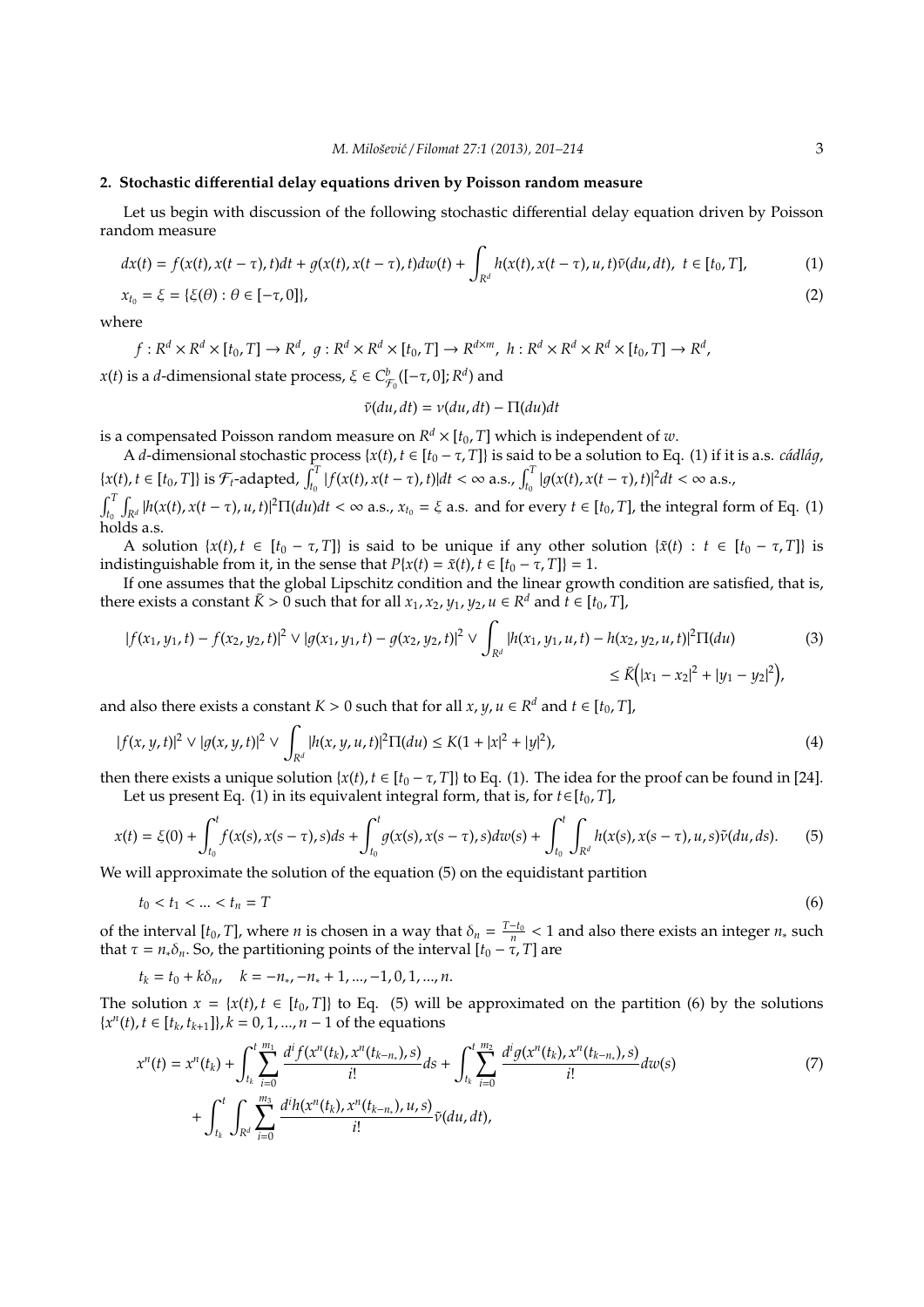satisfying the initial condition  $x_{t_0}^n = \xi$  a.s. In this equation coefficients are Taylor approximations of *f*, *g* and  $h$  in the first argument in the neighbourhood of the points  $x^n(t_k)$ , and also in the second argument in the neighbourhood of the points  $x^n(t_{k-n})$ ,  $k = 0, 1, ..., n-1$ , up to the  $m_1$ -th,  $m_2$ -th and  $m_3$ -th derivatives, respectively, while

$$
d^{i} f(x^{n}(t_{k}), x^{n}(t_{k-n_{*}}), s) = \sum_{j=0}^{i} {i \choose j} \frac{\partial^{i} f(x^{n}(t_{k}), x^{n}(t_{k-n_{*}}), s)}{\partial^{j} x^{n}(s) \partial^{i-j} x^{n}(s-\tau)} (\Delta x_{t_{k}}^{n})^{j} (\Delta x_{t_{k-n_{*}}}^{n})^{i-j},
$$
  
\n
$$
d^{i} g(x^{n}(t_{k}), x^{n}(t_{k-n_{*}}), s) = \sum_{j=0}^{i} {i \choose j} \frac{\partial^{i} g(x^{n}(t_{k}), x^{n}(t_{k-n_{*}}), s)}{\partial^{j} x^{n}(s) \partial^{i-j} x^{n}(s-\tau)} (\Delta x_{t_{k}}^{n})^{j} (\Delta x_{t_{k-n_{*}}}^{n})^{i-j},
$$
  
\n
$$
d^{i} h(x^{n}(t_{k}), x^{n}(t_{k-n_{*}}), u, s) = \sum_{j=0}^{i} {i \choose j} \frac{\partial^{i} h(x^{n}(t_{k}), x^{n}(t_{k-n_{*}}), u, s)}{\partial^{j} x^{n}(s) \partial^{i-j} x^{n}(s-\tau)} (\Delta x_{t_{k}}^{n})^{j} (\Delta x_{t_{k-n_{*}}}^{n})^{i-j}
$$

for  $\Delta x_{t_k}^n = x^n(s) - x^n(t_k)$  and  $\Delta x_{t_{k-n}}^n = x^n(s - \tau) - x^n(t_{k-n})$ .

The approximate solution  $x^n = \{x^n(t), t \in [t_0 - \tau, T]\}$  is constructed as an a.s. *cádlág* process by connecting successively the initial condition  $\{\xi(\theta) : \theta \in [-\tau, 0]\}$  and processes  $\{x^n(t), t \in [t_k, t_{k+1}]\}$  at the points  $t_k$ whenever  $k = 0, 1, ..., n - 1$ .

,

Obviously, it must be required that  $f$ ,  $g$  and  $h$  satisfy appropriate conditions. With no particular emphasis on conditions, we suppose the existence and uniqueness of the solutions explicitly used in our discussion. In addition to the Lipschitz condition (3) and the linear growth condition (4), we introduce the following assumptions:

 $\mathcal{A}_1$ : The functions *f, q* and *h* have Taylor expansions in the first and second arguments up to the  $m_1$ -th, *m*2-th and *m*3-th derivatives, respectively.

 $\mathcal{A}_2$ : Partial derivatives of the order  $m_1 + 1$  of f, of the order  $m_2 + 1$  of q and  $m_3 + 1$  of h are uniformly bounded, i.e. there exists a positive constant *L* such that

$$
\sup_{R^d \times R^d \times [t_0, T]} \left| \frac{\partial^{m_1+1} f(x, y, t)}{\partial x^j \partial y^{m_1+1-j}} \right| \le L, j = 0, 1, ..., m_1 + 1
$$
  
\n
$$
\sup_{R^d \times R^d \times [t_0, T]} \left| \frac{\partial^{m_2+1} g(x, y, t)}{\partial x^j \partial y^{m_2+1-j}} \right| \le L, j = 0, 1, ..., m_2 + 1,
$$
  
\n
$$
\sup_{R^d \times R^d \times [t_0, T]} \int_{R^d} \left| \frac{\partial^{m_3+1} h(x, y, u, t)}{\partial x^j \partial y^{m_3+1-j}} \right|^2 \Pi(du) \le L^2, j = 0, 1, ..., m_3 + 1,
$$

 $\mathcal{A}_3$  : There exist unique, a.s. *cádlág* solutions *x* and  $x^n$  to the equations (5) and (7), respectively, such that, for  $p \geq 2$ ,

$$
E\sup_{t\in[t_0-\tau,T]}|x(t)|^p<\infty,\quad E\sup_{t\in[t_0-\tau,T]}|x^n(t)|^{(M+1)^2p}\leq Q<\infty,
$$

where  $M = \max\{m_1, m_2, m_3\}$  and  $Q > 0$  is a constant independent of *n*. Moreover, we suppose that all the Lebesque and Ito integrals, as well as the integrals with respect to Poisson measure, which will be used further are also well defined.

 $\mathcal{A}_4$ : For  $p \geq 2$  there exists a constant  $C_{\xi} > 0$  such that for  $k = -n_*, -n_* + 1, ..., -1$ ,

$$
E \sup_{s,t \in [t_k,t_{k+1}]} |\xi(t) - \xi(s)|^p \le C_{\xi} \cdot n^{-p/2}.
$$

**Remark 2.1.** *Under the Lipschitz condition (3) and the linear growth condition (4), the solution x of Eq. (1) has uniformly finite moments of the order*  $p \geq 2$ *, that is,* 

$$
E\sup_{t\in[t_0-\tau,T]}|x(t)|^p<\infty.
$$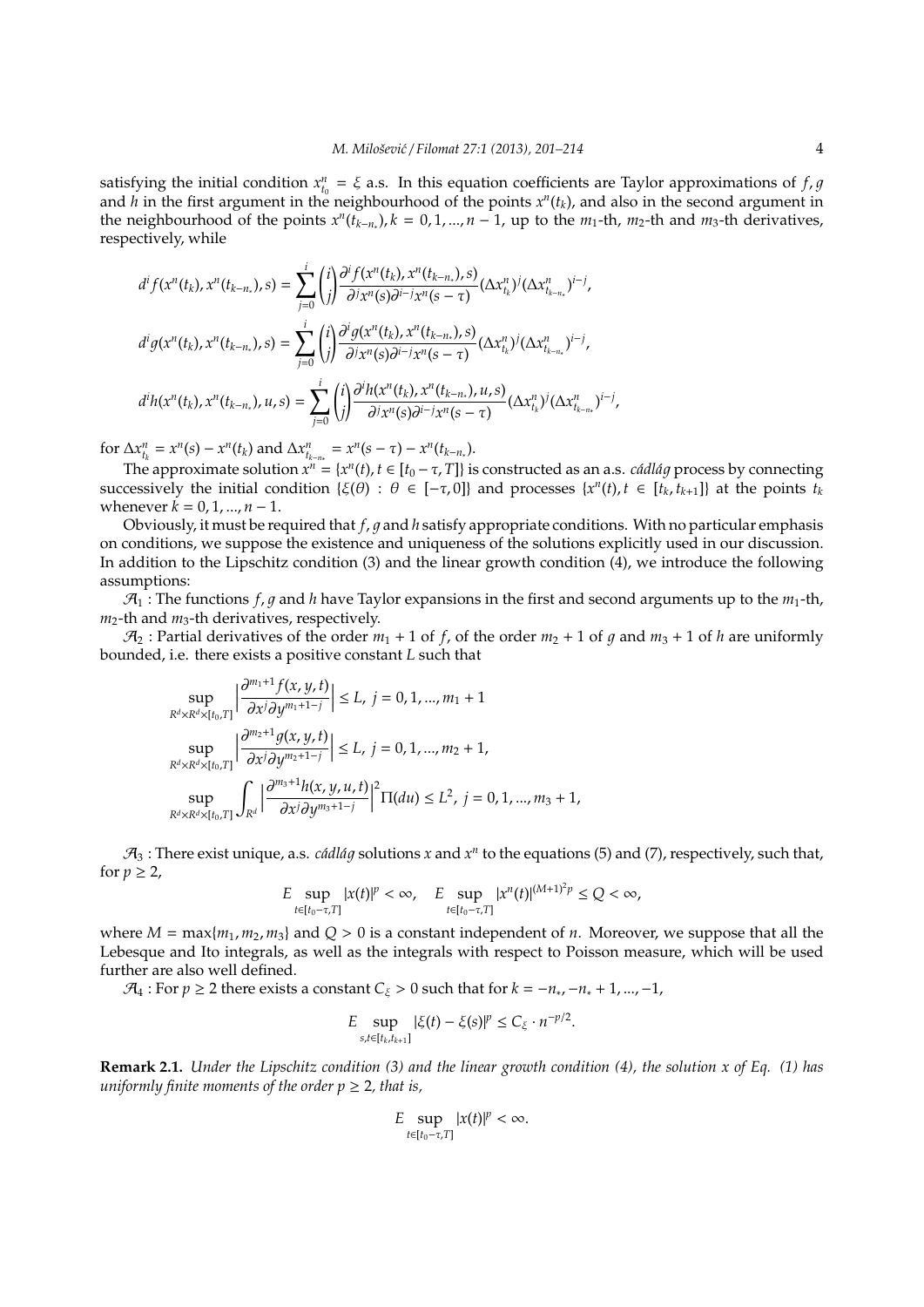*If*  $m_1 = m_2 = m_3 = 0$ , then the conditions (3) and (4) guarantee that both exact and approximate solutions admit *finite moments.*

Further more, we will apply several times, without special emphasis, the elementary inequality  $\left(\sum_{i=1}^m a_i\right)^q\leq$  $m^{q-1} \sum_{i=1}^{m} a_i^q$ <sup>*q*</sup>, *a*<sub>*i*</sub> > 0, *q* ∈ *N*, the Hölder inequality to Lebesgue integrals and the Burkholder-Davis-Gundy inequality to the integrals of two other types.

In order to estimate the closeness between the solutions  $x$  and  $x^n$ , we first state the following result which will be used in the proof of the main result.

**Proposition 2.2.** Let  $\{x^n(t), t \in [t_k, t_{k+1}]\}$ ,  $k = 0, 1, ..., n-1$ , be the solution to Eq. (7) and let the condition (4) and *the assumptions*  $\mathcal{A}_1$ , $\mathcal{A}_2$ , $\mathcal{A}_3$  *be satisfied. Then for every*  $2 \le r \le (M + 1)p$ ,

$$
E \sup_{s \in [t_k, t]} |x^n(s) - x^n(t_k)|^r \leq C \cdot n^{-r/2}, \quad t \in [t_k, t_{k+1}], \quad k = 0, 1, ..., n-1.
$$

*Moreover, if the assumption* A<sup>4</sup> *is satisfied, then*

$$
E \sup_{s \in [t_k, t]} |x^n(s - \tau) - x^n(t_{k-n})|^r \leq \bar{C} \cdot n^{-r/2}, \ t \in [t_k, t_{k+1}], \ k = 0, 1, ..., n-1,
$$

*where*  $C$  and  $\overline{C}$  are positive constants, independent of n.

*Proof.* For reasons of notational simplicity, let us denote that

$$
F(x_t^n, x_{t-\tau}^n, t; x_{t_k}^n, x_{t_{k-n}}^n) = \sum_{i=0}^{m_1} \frac{d^i f(x^n(t_k), x^n(t_{k-n_*}), t)}{i!},
$$
  

$$
G(x_t^n, x_{t-\tau}^n, t; x_{t_k}^n, x_{t_{k-n}}^n) = \sum_{i=0}^{m_2} \frac{d^i g(x^n(t_k), x^n(t_{k-n_*}), t)}{i!},
$$
  

$$
H(x_t^n, x_{t-\tau}^n, u, t; x_{t_k}^n, x_{t_{k-n}}^n) = \sum_{i=0}^{m_3} \frac{d^i h(x^n(t_k), x^n(t_{k-n_*}), u, t)}{i!},
$$

whenever *t* ∈  $[t_k, t_{k+1}]$ ,  $k \in \{0, 1, ..., n-1\}$ .

Then, in a view of the assumption  $\mathcal{A}_1$ , we have

$$
f(x^{n}(t), x^{n}(t-\tau), t) = F(x_{t}^{n}, x_{t-\tau}^{n}, t; x_{t_{k}}^{n}, x_{t_{k-n_{*}}}^{n}) + r_{m_{1}}^{f}(\Delta x_{t_{k}}^{n}, \Delta x_{t_{k-n_{*}}}^{n}, t),
$$
  
\n
$$
g(x^{n}(t), x^{n}(t-\tau), t) = G(x_{t}^{n}, x_{t-\tau}^{n}, t; x_{t_{k}}^{n}, x_{t_{k-n_{*}}}^{n}) + r_{m_{2}}^{g}(\Delta x_{t_{k}}^{n}, \Delta x_{t_{k-n_{*}}}^{n}, t),
$$
  
\n
$$
h(x^{n}(t), x^{n}(t-\tau), u, t) = H(x_{t}^{n}, x_{t-\tau}^{n}, u, t; x_{t_{k}}^{n}, x_{t_{k-n_{*}}}^{n}) + r_{m_{3}}^{h}(\Delta x_{t_{k}}^{n}, \Delta x_{t_{k-n_{*}}}^{n}, u, t),
$$
\n(8)

where

$$
r_{m_1}^f(\Delta x_{t_k}^n, \Delta x_{t_{k-n_*}}^n, t) = \frac{d^{m_1+1}f(x^n(t_k) + \theta_f \Delta x_{t_k}^n, x^n(t_{k-n_*}) + \theta_f \Delta x_{t_{k-n_*}}^n, t)}{(m_1 + 1)!},
$$
  

$$
r_{m_2}^g(\Delta x_{t_k}^n, \Delta x_{t_{k-n_*}}^n, t) = \frac{d^{m_2+1}g(x^n(t_k) + \theta_g \Delta x_{t_k}^n, x^n(t_{k-n_*}) + \theta_g \Delta x_{t_{k-n_*}}^n, t)}{(m_2 + 1)!},
$$
  

$$
r_{m_3}^h(\Delta x_{t_k}^n, \Delta x_{t_{k-n_*}}^n, u, t) = \frac{d^{m_3+1}h(x^n(t_k) + \theta_h \Delta x_{t_k}^n, x^n(t_{k-n_*}) + \theta_h \Delta x_{t_{k-n_*}}^n, u, t)}{(m_3 + 1)!},
$$

for some  $\theta_f$ ,  $\theta_g$ ,  $\theta_h \in (0,1)$ , are the appropriate remainders in Taylor approximations of the functions  $f$ ,  $g$ and *h*, respectively. Using the assumption  $\mathcal{A}_2$ , that is, the uniform boundedness of the  $(m_1 + 1)$ th,  $(m_2 + 1)$ th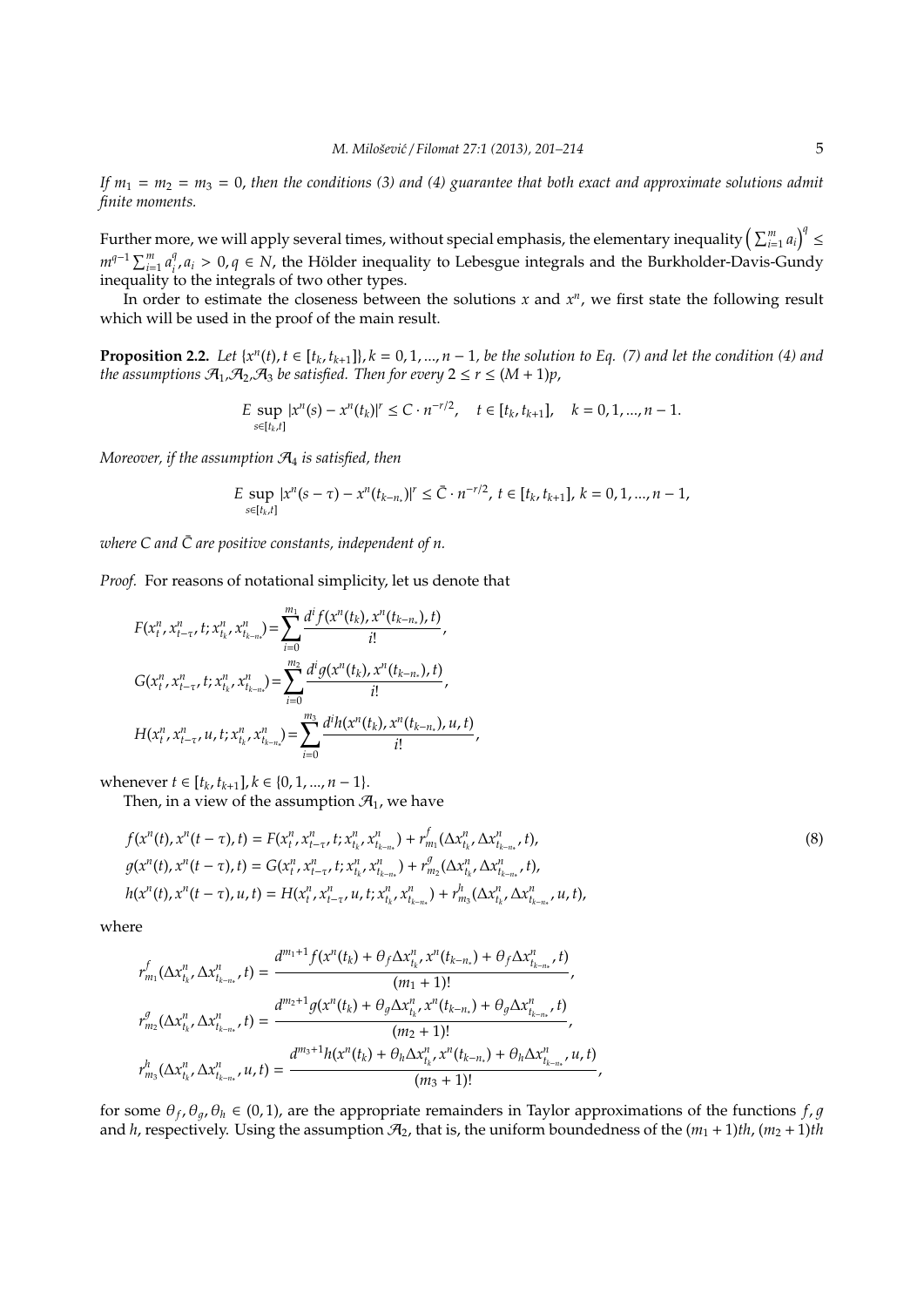and  $(m_3 + 1)$ *th* partial derivatives of the functions *f*, *q* and *h*, respectively, as well as the Newton binomial formula, we find that

$$
|r_{m_1}^f(\Delta x_{t_k}^n, \Delta x_{t_{k-n_*}}^n, t)| \le \frac{L}{(m_1 + 1)!} \Big( |\Delta x_{t_k}^n| + |\Delta x_{t_{k-n_*}}^n| \Big)^{m_1 + 1},
$$
  
\n
$$
|r_{m_2}^g(\Delta x_{t_k}^n, \Delta x_{t_{k-n_*}}^n, t)| \le \frac{L}{(m_2 + 1)!} \Big( |\Delta x_{t_k}^n| + |\Delta x_{t_{k-n_*}}^n| \Big)^{m_2 + 1},
$$
  
\n
$$
\int_{R^d} |r_{m_3}^h(\Delta x_{t_k}^n, \Delta x_{t_{k-n_*}}^n, u, t)|^2 \Pi(du) \le \frac{L^2}{[(m_3 + 1)!]^2} \Big( |\Delta x_{t_k}^n| + |\Delta x_{t_{k-n_*}}^n| \Big)^{2(m_3 + 1)},
$$
\n(9)

for  $t \in [t_k, t_{k+1}], k = 0, 1, ..., n-1.$ 

In order to estimate  $E \sup_{s \in [t_k, t]} |x^n(s) - x^n(t_k)|^r$ , we will apply the previously mentioned elementary inequality to Eq. (7), the Hölder inequality to the Lebesgue integral and the Burkholder-Davis-Gundy inequality to the Ito integral and also to the integral with respect to Poisson measure. Then, we get for all  $t \in [t_k, t_{k+1}], k = 0, 1, ..., n-1,$ 

$$
E \sup_{s \in [t_k, t]} |x^n(s) - x^n(t_k)|^r \le 3^{r-1} (t - t_k)^{r-1} \int_{t_k}^t E[F(x_s^n, x_{s-\tau}^n, s; x_{t_k}^n, x_{t_{k-n}}^n)|^r ds
$$
  
+3^{r-1} c\_r (t - t\_k)^{r/2-1} \int\_{t\_k}^t E[G(x\_s^n, x\_{s-\tau}^n, s; x\_{t\_k}^n, x\_{t\_{k-n}}^n)|^r ds  
+3^{r-1} c\_r E\left(\int\_{t\_k}^t \int\_{R^d} |H(x\_s^n, x\_{s-\tau}^n, u, s; x\_{t\_k}^n, x\_{t\_{k-n}}^n)|^2 \Pi(du) ds\right)^{r/2}  
\equiv 3^{r-1} (t - t\_k)^{r/2-1} [(t - t\_k)^{r/2}]\_1(t) + c\_r J\_2(t)] + 3^{r-1} c\_r J\_3(t), (10)

where  $J_1(t)$ ,  $J_2(t)$  and  $J_3(t)$  are the appropriate integrals, while  $c_r$  is a universal constant from the Burkholder-Davis-Gundy inequality.

On the basis of Taylor expansion (8), the growth condition (4), the assumptions  $\mathcal{A}_1$ ,  $\mathcal{A}_3$  and the estimate (9), we get

$$
J_{1}(t) = \int_{t_{k}}^{t} E[F(x_{s}^{n}, x_{s-\tau}^{n}, s; x_{t_{k}}^{n}, x_{t_{k-n}}^{n})]^{r} ds
$$
\n
$$
\leq 2^{r-1} \int_{t_{k}}^{t} E[F(x_{s}^{n}, x_{s-\tau}^{n}, s; x_{t_{k}}^{n}, x_{t_{k-n}}^{n}) - f(x^{n}(s), x^{n}(s-\tau), s)]^{r} ds + 2^{r-1} \int_{t_{k}}^{t} E[f(x^{n}(s), x^{n}(s-\tau), s)]^{r} ds
$$
\n
$$
\leq 2^{r-1} \int_{t_{k}}^{t} E\left|\frac{d^{m_{1}+1} f(x^{n}(t_{k}) + \theta_{f} \Delta x_{t_{k}}^{n}, x^{n}(t_{k-n}) + \theta_{f} \Delta x_{t_{k-n}}^{n}, s)}{(m_{1}+1)!}\right|^{r} ds
$$
\n
$$
+2^{r-1} K^{r/2} \int_{t_{k}}^{t} E\left[1 + |x^{n}(s)|^{2} + |x^{n}(s-\tau)|^{2}\right]^{r/2} ds
$$
\n
$$
\leq \frac{2^{r-1} L^{r}}{[(m_{1}+1)!]^{r}} \int_{t_{k}}^{t} E\left[\left|\Delta x_{t_{k}}^{n}\right| + \left|\Delta x_{t_{k-n}}^{n}\right|\right]^{(m_{1}+1)r} ds + 2^{r-1}3^{r/2-1} K^{r/2} \int_{t_{k}}^{t} \left[1 + E|x^{n}(s)|^{r} + E|x^{n}(s-\tau)|^{r}\right] ds
$$
\n
$$
\leq \frac{2^{r-1} 4^{(m_{1}+1)!} L^{r}}{[(m_{1}+1)!]^{r}} \int_{t_{k}}^{t} E\sup_{u \in [t_{0}-\tau,T]} |x^{n}(u)|^{(m_{1}+1)r} ds + 2^{r-1}3^{r/2-1} K^{r/2} \int_{t_{k}}^{t} \left[1 + 2E\sup_{u \in [t_{0}-\tau,T]} |x^{n}(u)|^{r}\right] ds
$$
\n
$$
\leq \frac{2^{(2m_{1}+3)r-1} L^{r} R}{[(m_{1}+1)!]^{r}} (t-t_{k}) + 2^{r-1}3^{
$$

where  $C_1 \equiv C_1(K, L, R, r, m_1)$  is a generic constant and  $R = 1 + Q$ .

Similarly, by repeating completely the previous procedure, we see that

$$
J_2(t) \le C_2 \cdot (t - t_k),\tag{12}
$$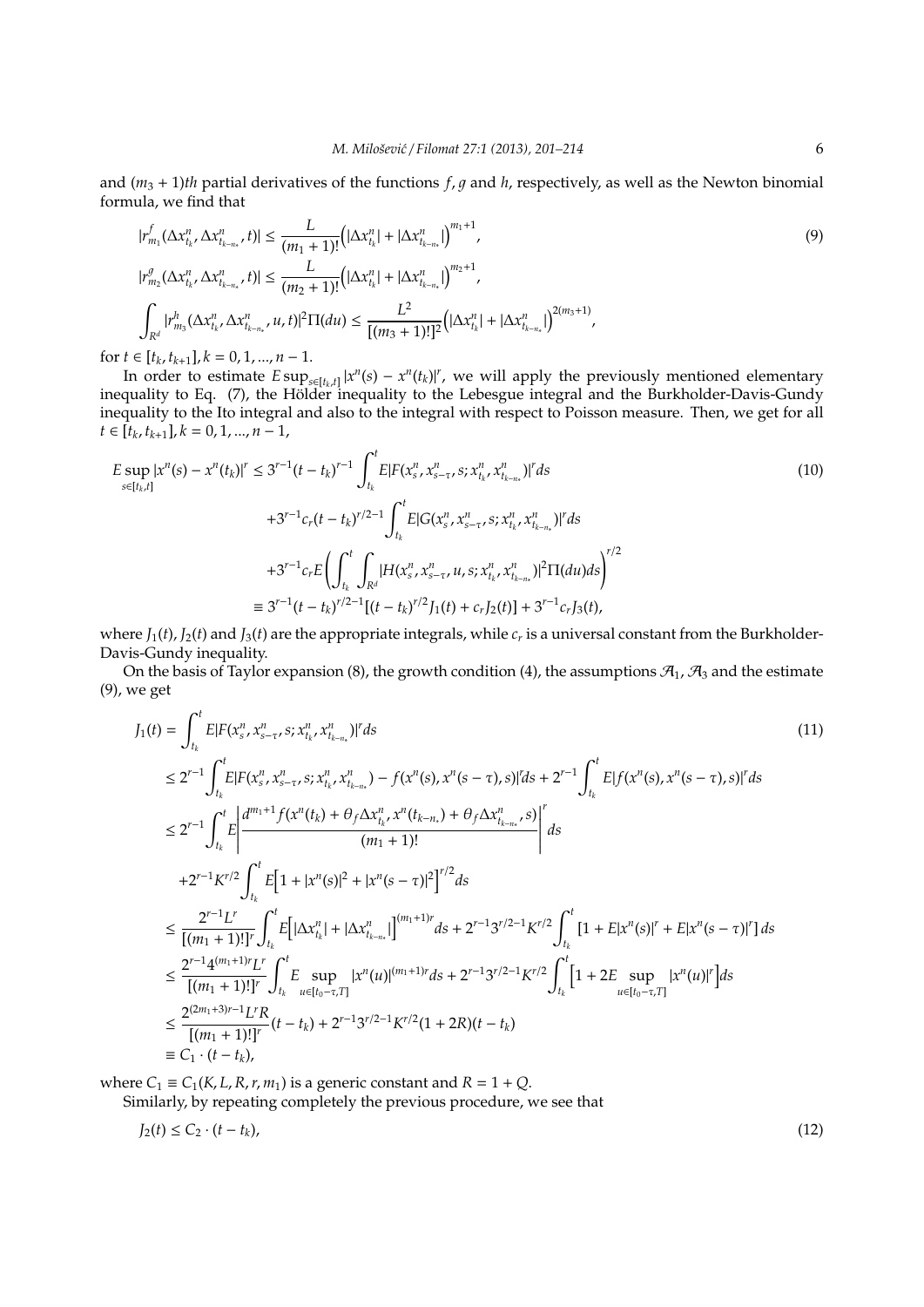where  $C_2 \equiv C_2(K, L, R, r, m_2)$  is a generic constant. In order to estimate the integral *J*<sub>3</sub>(*t*), observe that

$$
\int_{t_k}^{t} \int_{R^d} |H(x_s^n, x_{s-\tau}^n, u, s; x_{t_k}^n, x_{t_{k-n_s}}^n)|^2 \Pi(du) ds
$$
\n
$$
\leq 2 \int_{t_k}^{t} \int_{R^d} |H(x_s^n, x_{s-\tau}^n, u, s; x_{t_k}^n, x_{t_{k-n_s}}^n) - h(x^n(s), x^n(s-\tau), u, s)|^2 \Pi(du) ds
$$
\n
$$
+ 2 \int_{t_k}^{t} \int_{R^d} |h(x^n(s), x^n(s-\tau), u, s)|^2 \Pi(du) ds.
$$
\n(13)

Using the estimate (9) and the linear growth condition (4), the estimate (13) becomes

$$
\int_{t_k}^{t} \int_{R^d} |H(x_s^n, x_{s-\tau}^n, u, s; x_{t_k}^n, x_{t_{k-n}}^n)|^2 \Pi(du) ds
$$
\n
$$
\leq \frac{2L^2}{[(m_3 + 1)!]^2} \int_{t_k}^{t} \left( |\Delta x_{t_k}^n| + |\Delta x_{t_{k-n}}^n| \right)^{2(m_3 + 1)} ds + 2K \int_{t_k}^{t} [1 + |x^n(s)|^2 + |x^n(s - \tau)|^2] ds
$$
\n
$$
\leq \left( \frac{2^{4(m_3 + 1) + 1} L^2}{[(m_3 + 1)!]^2} \sup_{u \in [t_0 - \tau, T]} |x^n(u)|^{2(m_3 + 1)} + 2K [1 + 2 \sup_{u \in [t_0 - \tau, T]} |x^n(u)|^2] \right) (t - t_k).
$$
\n(14)

Consequently, in view of the assumption  $\mathcal{A}_3$ , we obtain

$$
J_3(t) = E \left( \int_{t_k}^t \int_{R^d} |H(x_s^n, x_{s-\tau}^n, u, s; x_{t_k}^n, x_{t_{k-n}}^n)|^2 \Pi(du) ds \right)^{r/2}
$$
  
\n
$$
\leq \left( \frac{2^{(2m_3+3)r-1} L^r}{[(m_3+1)!]^r} R + 2^{3r/2-2} K^{r/2} [1 + 2^{r/2} R] \right) (t - t_k)^{r/2}
$$
  
\n
$$
\equiv C_3 \cdot (t - t_k)^{r/2},
$$
\n(15)

where  $C_3 \equiv C_3(K, L, R, r, m_3)$  and  $R = 1 + Q$ .

Substituting the estimates (11), (12) and (15) into (10) we get

$$
E \sup_{s \in [t_k, t]} |x^n(s) - x^n(t_k)|^r \le C \cdot n^{-r/2}, \ t \in [t_k, t_{k+1}], \ k = 0, 1, ..., n-1,
$$
\n(16)

where *C* is a generic constant independent of *n*.

Let us now estimate  $E \sup_{s \in [t_k, t]} |x^n(s - \tau) - x^n(t_{k-n})|$ <sup>*r*</sup> bearing in mind the additional assumption  $\mathcal{A}_4$ . In further discussion we distinguish two cases depending on whether the approximate solution  $x^n$  coincide with the initial condition or not.

1. If  $t - \tau < t_0$  for  $t \in [t_k, t_{k+1}]$ , then  $t_{k-n_*} < t_0$ . So, in these points the solution  $x^n$  coincide with the initial condition. On the basis of the assumption  $\mathcal{A}_4$  we get

$$
E \sup_{s \in [t_k, t]} |x^n(s - \tau) - x^n(t_{k - n_s})|^r = E \sup_{s \in [t_k, t]} |\xi(s - \tau - t_0) - \xi(t_{k - n_s} - t_0)|^r \le C_{\xi} \cdot n^{-r/2}.
$$
\n(17)

2. If  $t - \tau \geq t_0$  for  $t \in [t_k, t_{k+1}]$ , then the way we defined partitioning points guarantees that  $t_{k-n} \geq t_0$ . Thus the first part of the proof yields

$$
E \sup_{s \in [t_k, t]} |x^n(s - \tau) - x^n(t_{k - n_*})|^r \le C \cdot n^{-r/2}.
$$
\n(18)

Using the estimates (17) and (18) we obtain

$$
E \sup_{s \in [t_k,t]} |x^n(s-\tau) - x^n(t_{k-n})|^r \leq \bar{C} \cdot n^{-r/2}, \ t \in [t_k,t_{k+1}], \ k = 0,1,...,n-1.
$$

where  $\bar{C} = \max\{C_{\xi}, C\}$ . This completes the proof.  $\Box$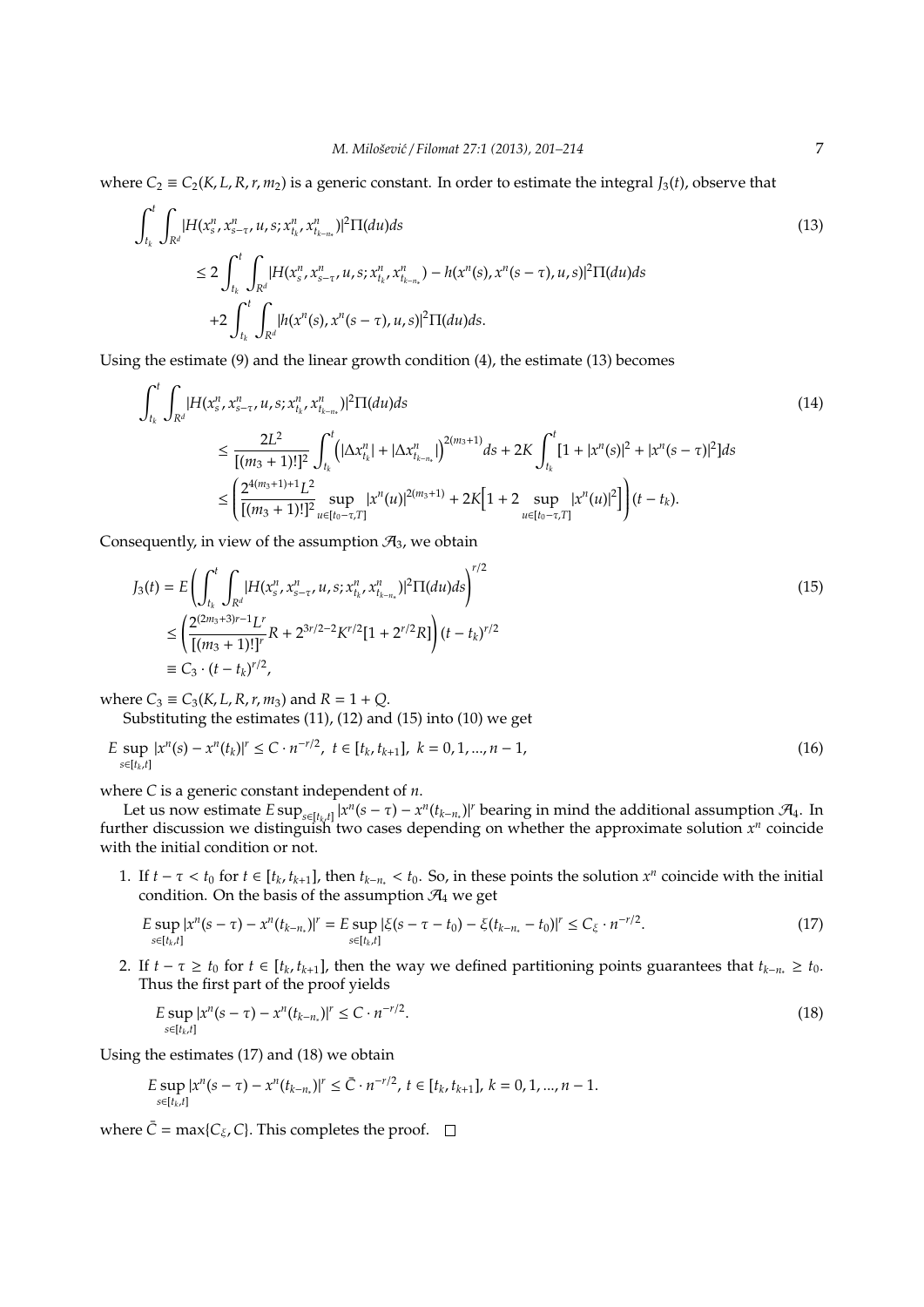Now, we are in a position to state the main result related to the closeness between the solutions  $x$  and  $x^n$ in the  $L^p$ -sense.

**Theorem 2.3.** *Let x be the solution to Eq. (5) and x<sup>n</sup> be its approximate solution determined by Eqs. (7). Let also the conditions of Proposition 2.2 and the Lipschitz condition (3) be satisfied. Then for*  $p \ge 2$ *,* 

$$
E \sup_{t \in [t_0 - \tau, T]} |x(t) - x^n(t)|^p \leq \beta \cdot n^{-(m+1)p/2},
$$

*where*  $m = \min\{m_1, m_2, m_3\}$  *and*  $\beta$  *is a generic constant independent of n.* 

*Proof.* For an arbitrary  $t \in [t_0, T]$ , by substituting Eqs. (5) and (7), it follows that

$$
x(t) - x^{n}(t) = \int_{t_0}^{t} \sum_{k=0}^{n-1} J_{t_k,t_{k+1}\wedge t}(s)ds + \int_{t_0}^{t} \sum_{k=0}^{n-1} \tilde{J}_{t_k,t_{k+1}\wedge t}(s)dw(s) + \int_{t_0}^{t} \int_{R^d} \sum_{k=0}^{n-1} \hat{J}_{t_k,t_{k+1}\wedge t}(s)\tilde{v}(du,ds),
$$

where

$$
J_{t_k,t_{k+1}\wedge t}(s) = [f(x(s), x(s-\tau), s) - F(x_s^n, x_{s-\tau}^n, s; x_{t_k}^n, x_{t_{k-n}}^n)]I_{[t_k,t_{k+1}\wedge t)}(s),
$$
  
\n
$$
\tilde{J}_{t_k,t_{k+1}\wedge t}(s) = [g(x(s), x(s-\tau), s) - G(x_s^n, x_{s-\tau}^n, s; x_{t_k}^n, x_{t_{k-n}}^n)]I_{[t_k,t_{k+1}\wedge t)}(s),
$$
  
\n
$$
\hat{J}_{t_k,t_{k+1}\wedge t}(s) = [h(x(s), x(s-\tau), u, s) - H(x_s^n, x_{s-\tau}^n, u, s; x_{t_k}^n, x_{t_{k-n}}^n)]I_{[t_k,t_{k+1}\wedge t)}(s).
$$
\n(19)

Then, since both  $x$  and  $x^n$  satisfy the same initial condition, one obtains

$$
E \sup_{s \in [t_0 - \tau, t]} |x(s) - x^n(s)|^p \le E \sup_{s \in [t_0, t]} |x(s) - x^n(s)|^p
$$
  
\n
$$
\le 3^{p-1} (t - t_0)^{p-1} \int_{t_0}^t E \Big| \sum_{k=0}^{n-1} J_{t_k, t_{k+1} \wedge t}(s) \Big|^p ds
$$
  
\n
$$
+ 3^{p-1} c_p (t - t_0)^{\frac{p}{2} - 1} \int_{t_0}^t E \Big| \sum_{k=0}^{n-1} \tilde{J}_{t_k, t_{k+1} \wedge t}(s) \Big|^p ds
$$
  
\n
$$
+ 3^{p-1} c_p E \Bigg( \int_{t_0}^t \int_{R^d} \Big| \sum_{k=0}^{n-1} \hat{J}_{t_k, t_{k+1} \wedge t}(s) \Big|^2 \Pi(du) ds \Bigg)^{p/2}.
$$
\n(20)

Clearly, for  $j = \max\{i \in \{0, 1, ..., n-1\}, t_i \leq t\}$ , the inequality (20) can be written as

$$
E \sup_{s \in [t_0 - \tau, t]} |x(s) - x^n(s)|^p \le 3^{p-1} (t - t_0)^{p-1} \sum_{i=0}^j \int_{t_i}^{t_{i+1} \wedge t} E \Big| \sum_{k=0}^{n-1} J_{t_k, t_{k+1} \wedge t}(s) \Big|^p ds
$$
  
+  $3^{p-1} c_p (t - t_0)^{\frac{p}{2}-1} \sum_{i=0}^j \int_{t_i}^{t_{i+1} \wedge t} E \Big| \sum_{k=0}^{n-1} \tilde{J}_{t_k, t_{k+1} \wedge t}(s) \Big|^p ds$   
+  $3^{p-1} c_p E \Biggl( \sum_{i=0}^j \int_{t_i}^{t_{i+1} \wedge t} \int_{R^d} \Big| \sum_{k=0}^{n-1} \tilde{J}_{t_k, t_{k+1} \wedge t}(s) \Big|^2 \Pi(du) ds \Biggr)^{p/2}$ 

Then, the relation (21) becomes

$$
E \sup_{s \in [t_0 - \tau, t]} |x(s) - x^n(s)|^p
$$
  
\n
$$
\leq 3^{p-1} (T - t_0)^{p-1} \sum_{i=0}^j J_{t_i, t_{i+1} \wedge t}^1 + 3^{p-1} c_p (T - t_0)^{\frac{p}{2}-1} \sum_{i=0}^j J_{t_i, t_{i+1} \wedge t}^2 + 3^{p-1} c_p E \Big( \sum_{i=0}^j J_{t_i, t_{i+1} \wedge t}^3 \Big)^{p/2},
$$
\n(22)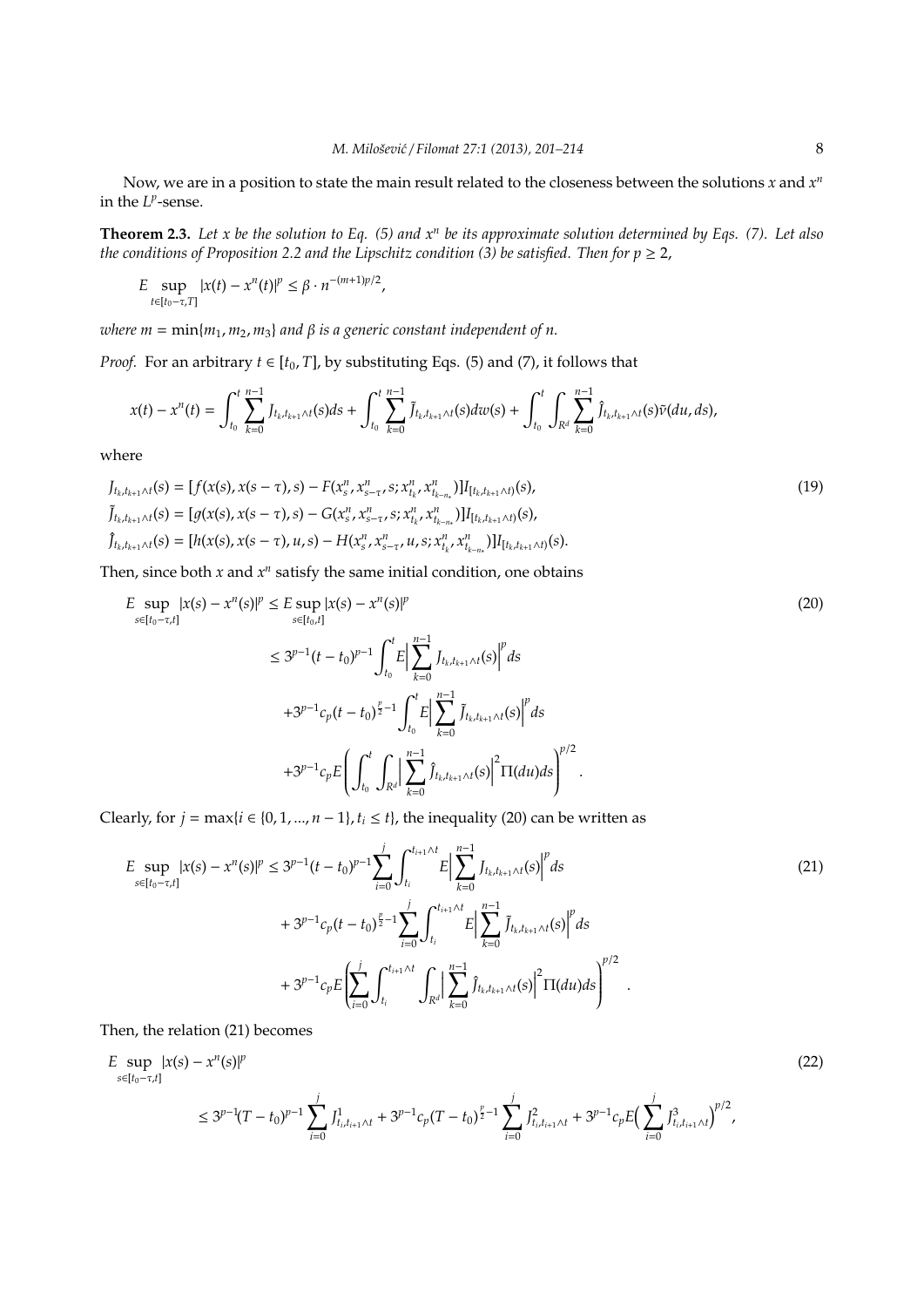where

$$
J_{t_i, t_{i+1} \wedge t}^1 = \int_{t_i}^{t_{i+1} \wedge t} E[f(x(s), x(s-\tau), s) - F(x_s^n, x_{s-\tau}^n, s; x_{t_i}^n, x_{t_{i-n}}^n)]^p ds,
$$
  
\n
$$
J_{t_i, t_{i+1} \wedge t}^2 = \int_{t_i}^{t_{i+1} \wedge t} E[g(x(s), x(s-\tau), s) - G(x_s^n, x_{s-\tau}^n, s; x_{t_i}^n, x_{t_{i-n}}^n)]^p ds,
$$
  
\n
$$
J_{t_i, t_{i+1} \wedge t}^3 = \int_{t_i}^{t_{i+1} \wedge t} \int_{R^d} |h(x(s), x(s-\tau), u, s) - H(x_s^n, x_{s-\tau}^n, u, s; x_{t_i}^n, x_{t_{i-n}}^n)|^2 \Pi(du) ds.
$$
\n(23)

Then, we could estimate the integral  $J<sup>1</sup><sub>t<sub>i</sub>, t<sub>i+1</sub> \wedge t}</sub>$  in the following way

$$
J_{t_i, t_{i+1} \wedge t}^1 \le 2^{p-1} \Biggl[ \int_{t_i}^{t_{i+1} \wedge t} E[f(x(s), x(s-\tau), s) - f(x^n(s), x^n(s-\tau), s)]^p ds \Biggr] + \int_{t_i}^{t_{i+1} \wedge t} E[f(x^n(s), x^n(s-\tau), s) - F(x_s^n, x_{s-\tau}^n, s; x_{t_i}^n, x_{t_{i-n}}^n)]^p ds \Biggr].
$$
\n(24)

By applying the Lipschitz condition (3) to the first summand of (24), we obtain

$$
\int_{t_i}^{t_{i+1}\wedge t} E|f(x(s), x(s-\tau), s) - f(x^n(s), x^n(s-\tau), s)|^p ds
$$
\n
$$
\leq 2^{p/2 - 1} \bar{K}^{p/2} \Biggl[ \int_{t_i}^{t_{i+1}\wedge t} E|x(s) - x^n(s)|^p ds + \int_{t_i}^{t_{i+1}\wedge t} E|x(s-\tau) - x^n(s-\tau)|^p ds \Biggr].
$$
\n(25)

For the estimation of the second summand of (24) we will use the assumption  $\mathcal{A}_2$  and Proposition 2.2. Therefore,

$$
\int_{t_i}^{t_{i+1}\wedge t} E|f(x^n(s), x^n(s-\tau), s) - F(x_s^n, x_{s-\tau}^n, s; x_{t_i}^n, x_{t_{i-n}}^n)|^p ds \tag{26}
$$
\n
$$
\equiv \int_{t_i}^{t_{i+1}\wedge t} E\left|\frac{d^{m_1+1}f(x^n(t_i) + \theta_f \Delta x_{t_i}^n, x^n(t_{i-n_i}) + \theta_f \Delta x_{t_{i-n_s}}^n, s)}{(m_1+1)!}\right|^p ds
$$
\n
$$
\leq \frac{2^{(m_1+1)p-1}L^p}{[(m_1+1)!]^p} \left[\int_{t_i}^{t_{i+1}\wedge t} E|x^n(s) - x^n(t_i)|^{(m_1+1)p} ds + \int_{t_i}^{t_{i+1}\wedge t} E|x^n(s-\tau) - x^n(t_{i-n_*})|^{(m_1+1)p} ds\right]
$$
\n
$$
\leq K_2 \cdot n^{-(m_1+1)p/2} (t_{i+1} \wedge t - t_i),
$$
\n(26)

where  $K_2 = \frac{2^{(m_1+1)p-1}L^p(C+\bar{C})}{[(m_1+1)!]^p}$  $\frac{N(L+C)}{[(m_1+1)!]^p}$ .

Substituting (25) and (26) into (24), we obtain

$$
J_{t_i,t_{i+1}\wedge t}^1 \le \varphi(i,t,m_1),\tag{27}
$$

where

$$
\varphi(i, t, m_1) = 2^{3p/2 - 2} \bar{K}^{p/2} \left[ \int_{t_i}^{t_{i+1} \wedge t} \left[ E|x(s) - x^n(s)|^p ds + E|x(s - \tau) - x^n(s - \tau)|^p \right] ds \right] + 2^{p-1} K_2 \cdot n^{-(m_1 + 1)p/2} (t_{i+1} \wedge t - t_i).
$$
\n(28)

Analogously,

$$
J_{t_i,t_{i+1}\wedge t}^2 \leq \varphi(i,t,m_2). \tag{29}
$$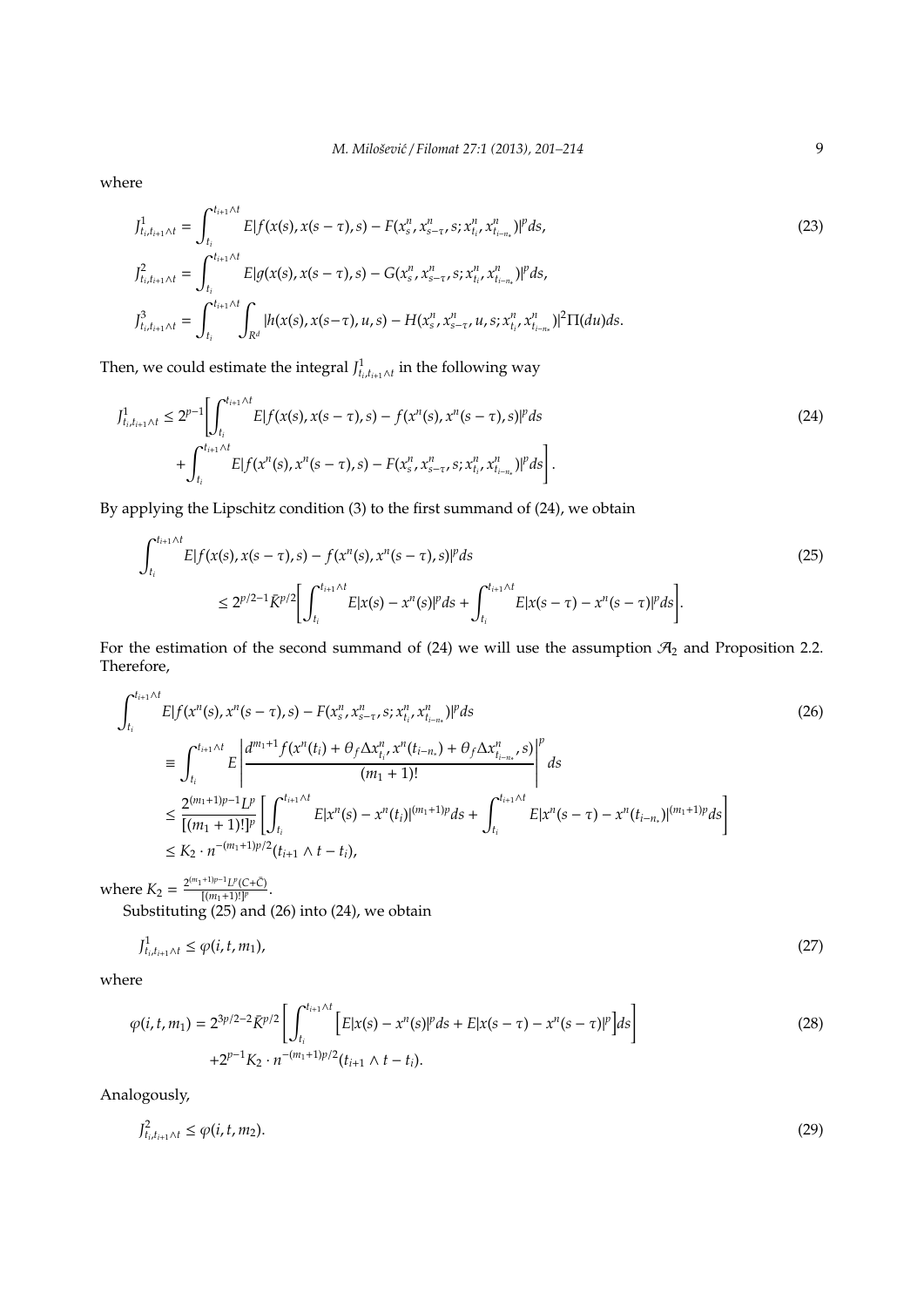On the other hand, we have

$$
J_{t_i, t_{i+1} \wedge t}^3 \le 2 \int_{t_i}^{t_{i+1} \wedge t} \int_{R^d} |h(x(s), x(s-\tau), u, s) - h(x^n(s), x^n(s-\tau), u, s)|^2 \Pi(du) ds
$$
  
+2
$$
\int_{t_i}^{t_{i+1} \wedge t} \int_{R^d} |h(x^n(s), x^n(s-\tau), u, s) - H(x_s^n, x_{s-\tau}^n, u, s; x_{t_i}^n, x_{t_{i-n}}^n)|^2 \Pi(du) ds
$$
  

$$
\le 2\bar{K} \int_{t_i}^{t_{i+1} \wedge t} \left[ |x(s) - x^n(s)|^2 + |x(s-\tau) - x^n(s-\tau)|^2 \right] ds
$$
  
+K<sub>3</sub>
$$
\int_{t_i}^{t_{i+1} \wedge t} \left[ |x^n(s) - x^n(t_i)|^{2(m_3+1)} + |x^n(s-\tau) - x^n(t_{i-n_*})|^{2(m_3+1)} \right] ds,
$$

where  $K_3 = \frac{2^{2(m_3+1)}L^2}{[(m_3+1)!]^2}$  $\frac{2^{2(m_3+1)}L^2}{[(m_3+1)!]^2}$ . Consequently, we have that

$$
\sum_{i=0}^{j} J_{t_i, t_{i+1} \wedge t}^3 \le 2 \bar{K} \int_{t_0}^t \left[ |x(s) - x^n(s)|^2 + |x(s - \tau) - x^n(s - \tau)|^2 \right] ds + K_3 \int_{t_0}^t \sum_{i=0}^j I_{[t_i, t_{i+1} \wedge t)}(s) |x^n(s) - x^n(t_i)|^{2(m_3+1)} ds \tag{30}
$$
  
+
$$
K_3 \int_{t_0}^t \sum_{i=0}^j I_{[t_i, t_{i+1} \wedge t)}(s) |x^n(s - \tau) - x^n(t_{i-n_*)}|^{2(m_3+1)} ds.
$$

On the basis of Proposition 2.2 and the estimate (30), we get

$$
E\left(\sum_{i=0}^{j} \int_{t_{i},t_{i+1}\wedge t}^{3} y^{i/2} \leq 3^{p/2-1} 2^{p/2} \bar{K}^{p/2} E\left(\int_{t_{0}}^{t} [|x(s) - x^{n}(s)|^{2} + |x(s - \tau) - x^{n}(s - \tau)|^{2}] ds\right)^{p/2} +3^{p/2-1} K_{3}^{p/2} \left[E\left(\int_{t_{0}}^{t} \sum_{i=0}^{j} I_{[t_{i},t_{i+1}\wedge t)}(s)|x^{n}(s) - x^{n}(t_{i})|^{2(m_{3}+1)} ds\right)^{p/2} \right] +E\left(\int_{t_{0}}^{t} \sum_{i=0}^{j} I_{[t_{i},t_{i+1}\wedge t)}(s)|x^{n}(s - \tau) - x^{n}(t_{i-n,1})|^{2(m_{3}+1)} ds\right)^{p/2} \right] 
$$
\leq 3^{p/2-1} 2^{p} \bar{K}^{p/2} (T - t_{0})^{p/2-1} \int_{t_{0}}^{t} E \sup_{u \in [t_{0}-\tau,s]} |x(u) - x^{n}(u)|^{p} ds +3^{p/2-1} K_{3}^{p/2} (T - t_{0})^{p/2-1} \left[\int_{t_{0}}^{t} \sum_{i=0}^{j} I_{[t_{i},t_{i+1}\wedge t)}(s) E|x^{n}(s) - x^{n}(t_{i})|^{(m_{3}+1)p} ds\right] 
$$
\leq 3^{p/2-1} 2^{p} \bar{K}^{p/2} (T - t_{0})^{p/2-1} \int_{t_{0}}^{t} E \sup_{u \in [t_{0}-\tau,s]} |x(u) - x^{n}(u)|^{p} ds +3^{p/2-1} K_{3}^{p/2} (T - t_{0})^{p/2} (C + \bar{C}) \cdot n^{-(m_{3}+1)p/2}.
$$
$$
$$

Now, the estimates (27), (29) and (31) together with (22) yield

$$
E \sup_{s \in [t_0 - \tau, t]} |x(s) - x^n(s)|^p \leq \alpha_1 \int_{t_0}^t E \sup_{u \in [t_0 - \tau, s]} |x(u) - x^n(u)|^p ds + \alpha_2 n^{-(m+1)p/2},
$$

where  $m = \min\{m_1, m_2, m_3\}$  and  $\alpha_1, \alpha_2$  are generic constants independent of *n*.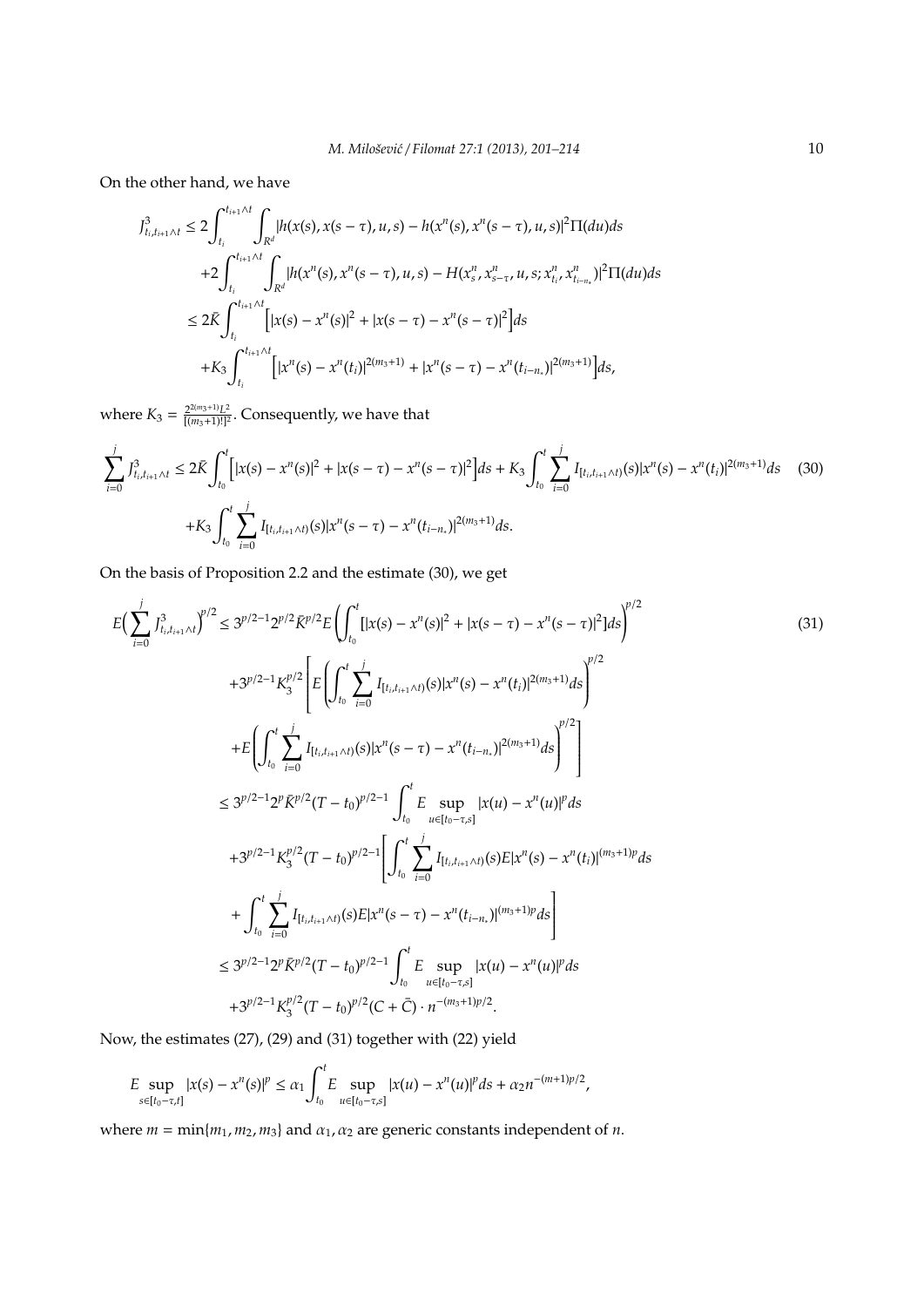The application of the Gronwall-Bellman lemma gives

$$
E \sup_{s \in [t_0 - \tau, t]} |x(s) - x^n(s)|^p \leq \alpha_2 n^{-(m+1)p/2} e^{\alpha_1 (T - t_0)} \equiv \beta \cdot n^{-(m+1)p/2},
$$

where  $\beta$  is a generic constant. Since the last inequality holds for all  $t \in [t_0, T]$ , it follows that

$$
E \sup_{s \in [t_0 - \tau, T]} |x(s) - x^n(s)|^p \le \beta \cdot n^{-(m+1)p/2},
$$

which completes the proof.  $\square$ 

On the basis of the previous assertions, we can prove the almost sure convergence of the sequence of the approximate solutions  $\{x^n, n \in N\}$  given by Eqs. (7) to the solution *x* of the initial equation (5) which states the following theorem.

**Theorem 2.4.** *Let the conditions of Theorem 2.3 be satisfied. Then, the sequence* {*x n* , *n* ∈ *N*} *of approximate solutions determined by Eqs. (7) converges with probability one to the solution x of Eq. (5).*

*Proof.* By applying the Chebyshev inequality and Theorem 2.3, we find for an arbitrary  $\eta > 0$  that

$$
\sum_{n=1}^{\infty} P\Big(\sup_{t\in [t_0-\tau,T]} |x(t)-x^n(t)|^{\frac{p}{2}} \geq n^{-\eta}\Big) \leq \sum_{n=1}^{\infty} E \sup_{t\in [t_0-\tau,T]} |x(t)-x^n(t)|^p \cdot n^{2\eta} \leq \beta \sum_{n=1}^{\infty} n^{-[(m+1)p-4\eta]/2}.
$$

The series on the right-hand side converges if we choose, for example,  $\eta$  < 1/2 for  $p = 2$  and  $\eta$  <  $\frac{p}{2} - 1/2$ for  $p > 2$ . Then,  $x^n \xrightarrow{a.s.} x$  as  $n \to \infty$ , in view of the Borell-Cantelli lemma.

### **3. Stochastic di**ff**erential delay equations driven by Poisson process**

In the sequel we will develop the approximate method analogous to the one from the previous section, for the following stochastic differential delay equations driven by Poisson process

$$
dx(t) = f(x(t), x(t-\tau), t)dt + g(x(t), x(t-\tau), t)dw(t) + h^{*}(x(t), x(t-\tau), t)dN(t), t \in [t_0, T],
$$
  
\n
$$
x_{t_0} = \xi = {\xi(\theta) : \theta \in [-\tau, 0]},
$$
\n(32)

where  $h^*: R^d \times R^d \times [t_0, T] \to R^d$ ,  $x(t)$  is a d-dimensional state process,  $\xi \in C^b_{\mathcal{F}_0}([- \tau, 0]; R^d)$  and N is a scalar Poisson process with intensity  $\lambda$ .

A *d*-dimensional stochastic process { $x(t)$ ,  $t \in [t_0 - \tau, T]$ } is said to be a solution to Eq. (32) if it is a.s. *cádlág*,  $x(t), t \in [t_0, T]$  is  $\mathcal{F}_t$ -adapted,  $\int_{t_0}^T |f(x(t), x(t-\tau), t)|dt < \infty$  a.s.,  $\int_{t_0}^T |g(x(t), x(t-\tau), t)|^2 dt < \infty$ , a.s.,

 $\int_{t_0}^T |h(x(t), x(t-\tau), t)|^2 dt < \infty$ , a.s.,  $x_{t_0} = \xi$  a.s. and for every  $t \in [t_0, T]$ , the integral form of Eq. (32) holds a.s. If one assumes that the global Lipschitz condition and the linear growth condition are satisfied, that is, there exists a constant  $\bar{K}^∗ > 0$  such that for all  $x_1, x_2, y_1, y_2 \in \mathbb{R}^d$  and  $t \in [t_0, T]$ ,

$$
|f(x_1, y_1, t) - f(x_2, y_2, t)|^2 \vee |g(x_1, y_1, t) - g(x_2, y_2, t)|^2 \vee |h(x_1, y_1, t) - h(x_2, y_2, t)|^2
$$
  
\$\le \bar{K}^\* (|x\_1 - x\_2|^2 + |y\_1 - y\_2|^2)\$, (34)

and also there exists a constant  $K^* > 0$  such that for all  $x, y \in R^d$  and  $t \in [t_0, T]$ ,

$$
|f(x, y, t)|^2 \vee |g(x, y, t)|^2 \vee |h(x, y, t)|^2 \le K^*(1 + |x|^2 + |y|^2),\tag{35}
$$

then there exists a unique solution  $\{x(t), t \in [t_0 - \tau, T]\}$  to Eq. (32). We refer the reader to [25].

Using the similar technique as the one used in the previous section as well as that used in [23], one can prove theorems analogue to Theorems 2.3 and 2.4. In that sense we will present the appropriate assumptions under which these theorems hold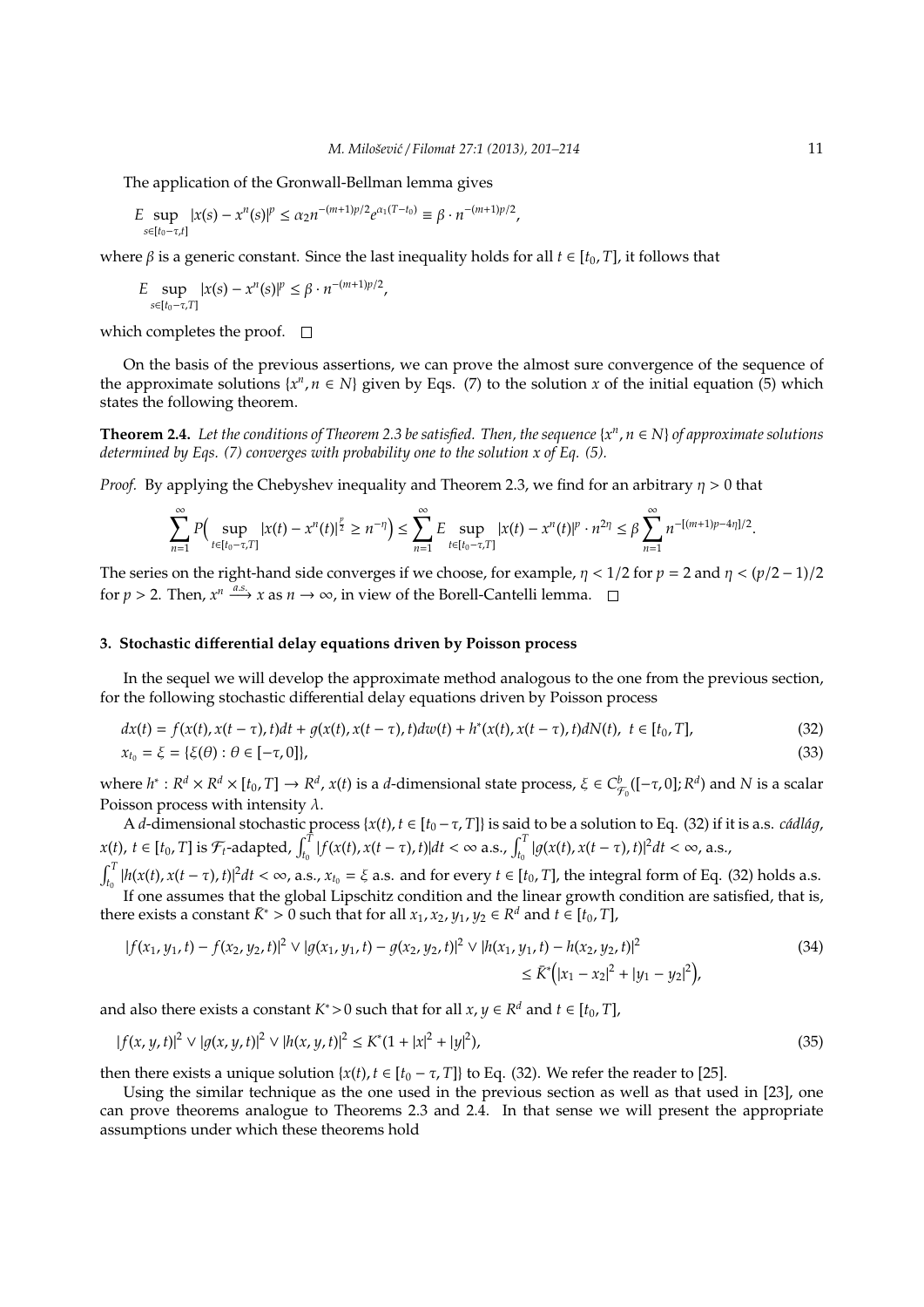The solution  $x = \{x(t), t \in [t_0, T]\}$  to Eq. (32) will be approximated on the partition (6) by the solutions {*x n* (*t*), *t* ∈ [*t<sup>k</sup>* , *t<sup>k</sup>*+<sup>1</sup>]}, *k* = 0, 1, ..., *n* − 1 of the equations

$$
x^{n}(t) = x^{n}(t_{k}) + \int_{t_{k}}^{t} \sum_{i=0}^{m_{1}} \frac{d^{i} f(x^{n}(t_{k}), x^{n}(t_{k-n_{*}}), s)}{i!} ds + \int_{t_{k}}^{t} \sum_{i=0}^{m_{2}} \frac{d^{i} g(x^{n}(t_{k}), x^{n}(t_{k-n_{*}}), s)}{i!} dw(s)
$$
\n
$$
+ \int_{t_{k}}^{t} \sum_{i=0}^{m_{3}} \frac{d^{i} h^{*}(x^{n}(t_{k}), x^{n}(t_{k-n_{*}}), s)}{i!} dN(s), \qquad (36)
$$

satisfying the initial condition  $x_{t_0}^n = \xi$  a.s.

In this case, we will prove the closeness between the solutions of Eqs. (32) and (36) under the Lipschitz condition (34), the linear growth condition (35) and the assumptions  $\mathcal{A}_1$ - $\mathcal{A}_4$  with modified assumption  $\mathcal{A}_2$ , in the sense that

$$
\sup_{R^d \times R^d \times [t_0, T]} \left| \frac{\partial^{m_3+1} h^*(x, y, t)}{\partial x^j \partial y^{m_3+1-j}} \right| \le L, \ j = 0, 1, ..., m_3 + 1. \tag{37}
$$

Before stating the main results we give the following useful proposition.

**Proposition 3.1.** Let  $\{x^n(t), t \in [t_k, t_{k+1}]\}$ ,  $k = 0, 1, ..., n-1$ , be the solution to Eq. (36) and let the condition (35) and *the assumptions*  $\mathcal{A}_1$ ,  $\mathcal{A}_3$  *and modified*  $\mathcal{A}_2$ , *be satisfied. Then for every*  $2 \le r \le (M + 1)p$ ,

$$
E \sup_{s \in [t_k, t]} |x^n(s) - x^n(t_k)|^r \le C^* \cdot n^{-r/2}, \quad t \in [t_k, t_{k+1}], \quad k = 0, 1, ..., n-1.
$$

*Moreover, if the assumption* A<sup>4</sup> *is satisfied, then*

$$
E \sup_{s \in [t_k,t]} |x^n(s-\tau) - x^n(t_{k-n})|^r \leq \overline{C}^* \cdot n^{-r/2}, \ t \in [t_k,t_{k+1}], \ k = 0,1,...,n-1,
$$

 $\omega$ here C<sup>∗</sup> and  $\bar{C}^*$  are positive constants, independent of n.

The proof is similar to that of Proposition 2.2 except the integral with respect to the Poisson process is treated differently then we treated the integral with respect to Poisson measure, as it was done in [23]. In that sense we omit the proof.

The previous proposition allows for the proving of the  $L^p$ -closeness between the solution  $x$  of Eq. (32) and the approximate solution  $x^n$  determined by Eqs. (36).

**Theorem 3.2.** *Let x be the solution to Eq. (32) and x<sup>n</sup> be its approximate solution determined by Eqs. (36). Let also the conditions of Proposition 3.1 and the Lipschitz condition (34) be satisfied. Then, for*  $p \ge 2$ *,* 

$$
E \sup_{t \in [t_0 - \tau, T]} |x(t) - x^n(t)|^p \leq \beta^* n^{-(m+1)p/2},
$$

 $\omega$ here  $m = \min\{m_1, m_2, m_3\}$  and  $\beta^*$  is a generic constants independent of n.

In the same way as in Theorem 2.4, we can prove the almost sure convergence of the sequence of the approximate solutions  $\{x^n, n \in N\}$  given by Eqs. (36) to the solution *x* of the initial equation (32). Because of that, we also give the following assertion without the proof.

**Theorem 3.3.** *Let the conditions of Theorem 3.2 be satisfied. Then, the sequence* {*x n* , *n* ∈ *N*} *of approximate solutions determined by Eqs. (36) converges with probability one to the solution x of Eq. (32).*

**Remark 3.4.** If  $m_1 = m_2 = m_3 = 0$ , the approximate solutions (7) and (36) reduce to the well-known Euler-*Maruyama solutions of stochastic di*ff*erential delay equations with Poisson random measure and those with Poisson process, respectively. Moreover, by omitting the jump term and the delayed argument in Eqs. (1) and (32), our results reduce to those from [17].*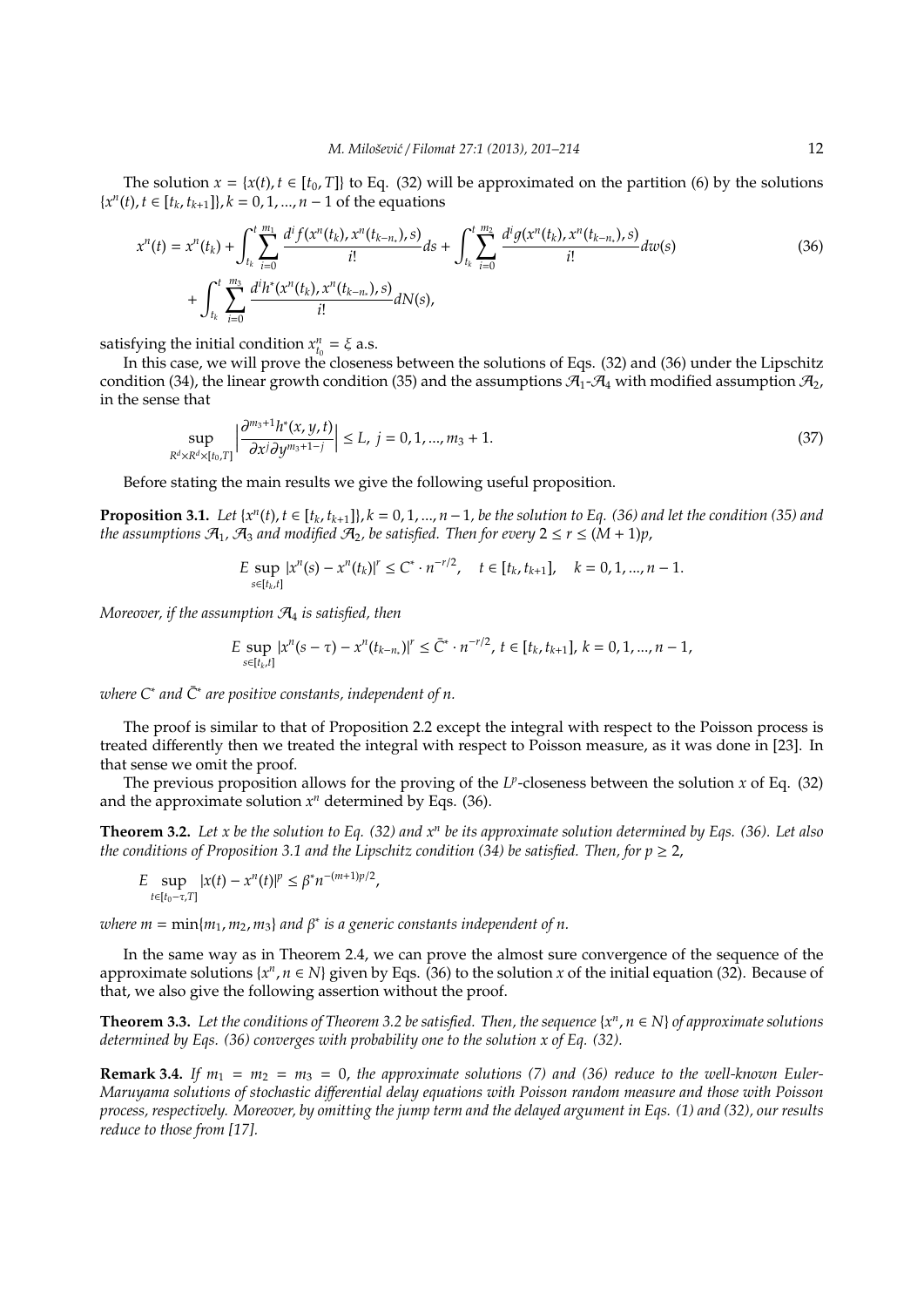In order to illustrate the previous theory, we give an example.

**Example 3.5.** *Consider the following scalar stochastic di*ff*erential delay equation with Poisson jump*

$$
dx(t) = \sin x(t-1)dt + x(t)dw(t) + 2x(t)dN(t), \quad t \in [0, T],
$$
\n(38)

*satisfying the initial condition* ξ(θ) = θ + 1, θ ∈ [−1, 0]*, where N is homogenous Poisson process with intensity* λ = 2 *and T* = 1. *Clearly, the Lipschitz condition (34) and the linear growth condition (35) hold, so there exists unique solution to Eq. (38). We simulated* 2000 *trajectories of both Brownian motion and Poisson process on the partition of* the time interval [0, 1] with  $n=2^9$  points. Then, we applied the approximation given by (36), for  $m_1=m_2=m_3=1$ , *which yields*

$$
dx^{n}(t) = [\sin x^{n}(t_{k} - 1) + \cos x^{n}(t_{k} - 1)(x^{n}(t - 1) - x^{n}(t_{k} - 1))]dt + x(t)dw(t) + 2x(t)dN(t),
$$
\n(39)

 $$ 

*On the basis of Theorem 3.2, we have that*

$$
E|x(T) - x^n(T)|^p \le \beta^* \cdot n^{-p}, \quad p \ge 2.
$$

*Taking logarithms, we obtain that*

$$
\log E|x(T) - x^n(T)| \approx p^{-1}\log C + \log \delta_n, \quad \delta_n = n^{-1},
$$

*where C is a generic constant, independent of n*.

*Furtheron, we approximated* log *E*|*x*(*T*) − *x n* (*T*)| *by the sample average based on* 2000 *trajectories, and plotted it against* log δ*n*, *n* = 2 9−*i* , *i* ∈ {0, 1, ..., 4}, *which is represented in Figure 1. As a reference, we added a dashed line with slope* 1. *Thus, one can conclude that the closeness in the L<sup>p</sup> -sense between the exact solution x of Eq. (38) and the approximate solution*  $x^n$  *given by (39) is of the order p, since m = 1.* 



Figure 1:  $\log E|x(T) - x^n(T)|$  and reference line of slope 1 (dashed line)

#### **References**

- [1] B. Øksendal, A. Sulem, Applied Stochastic control of jump diffusions, Springer, 2006.
- [2] S. Hajji, Stochastic fractional partial differential equations driven by Poisson white noise, Annales Mathematiques 15 (2008) 43-55.
- [3] R.C. Merton, Option pricing when underlying stock returns are discontinuous, J. Financ. Econ. 2 (1976) 125-144.
- [4] P. Jorion, On jump processes in the foreign exchange and stock markets, Rev. Financ. Studies 1 (1988) 427-445.
- [5] D. Bates, Jumps and stochastic volatility: exchange rates processes implicit in deutschemark options, Rev. Financ. Studies 9 (1996) 96-107.
- [6] C.T.H. Baker, E. Buckwar, Numerical analysis of explicit one-step methods for stochastic delay differential equations, LMS J. Comput. Math. 3 (2000) 315-335.